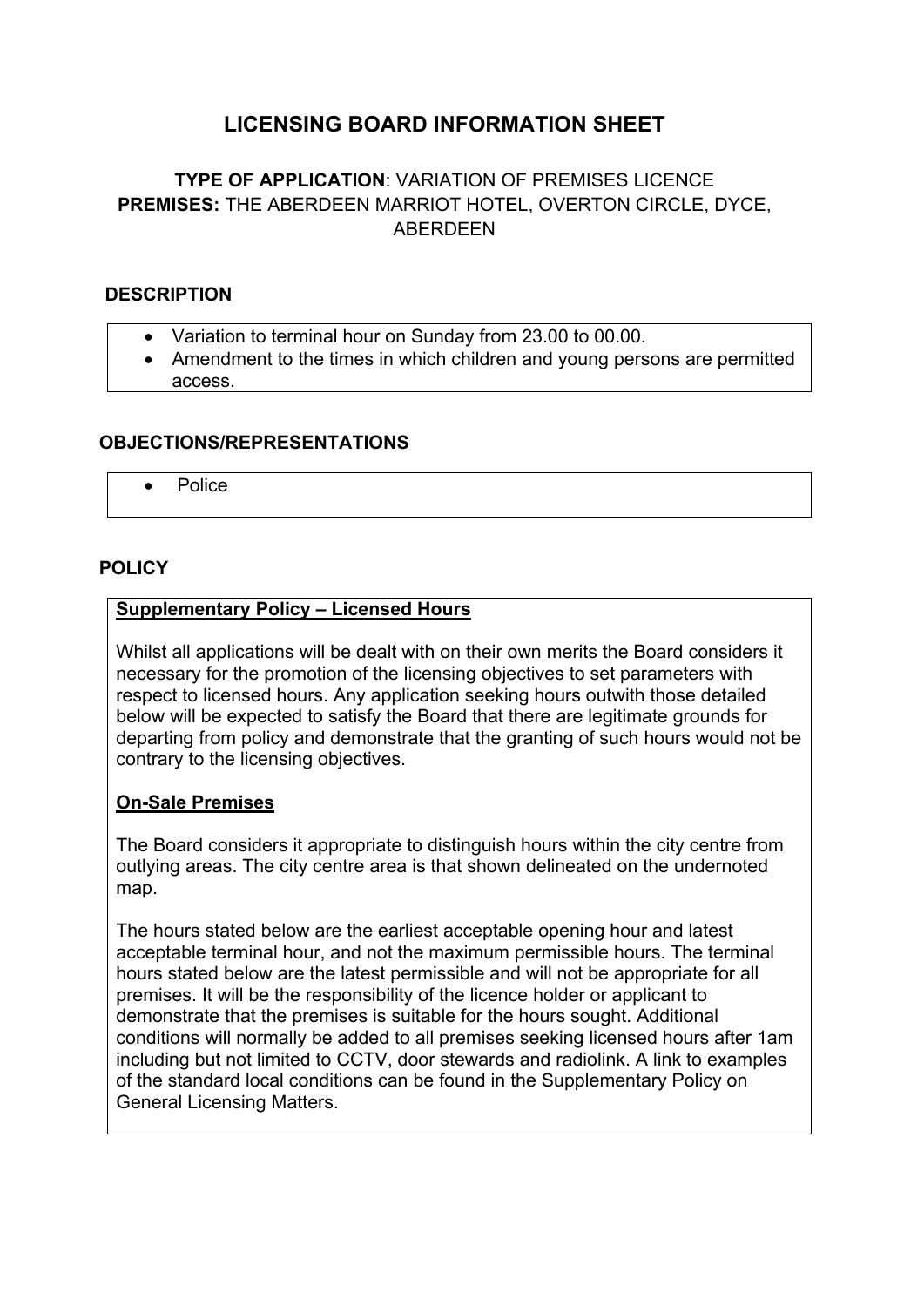The Board considers 15 hours continuous trading to be reasonable within any 24 hour period and so the opening or terminal hour should be adjusted accordingly to comply with this requirement.

The opening hours for casinos remains in line with the statutory hours in terms of the Gambling Act 2005, namely 1200 – 0600 daily.

| <b>Outwith City Centre</b> | <b>Earliest Opening Hour</b> | <b>Latest Terminal Hour</b> |
|----------------------------|------------------------------|-----------------------------|
| Sunday to Thursday         | 1000                         | 0000                        |
| Friday & Saturday          | 1000                         | 0100                        |
| <b>City Centre</b>         | <b>Earliest Opening Hour</b> | <b>Latest Terminal Hour</b> |
| Sunday to Thursday         | 1000                         | 0200                        |
| Friday & Saturday          | 1000                         | 0300                        |

### **Protecting Children and Young Persons from Harm**

The Board recognises that the question of access to licensed premises by children and young persons is not one that can be answered with a one size fits all type of approach. The suitability of premises will depend on a number of factors including layout of the premises, activities or services available, and typical customer demographic.

Applicants and licence holders should also be aware that access for children and young persons will bring with it additional responsibilities and may result in additional conditions being attached to the licence.

What the Board Will Do:

- Assess all applications for suitability of access for children and young persons.
- Impose additional conditions where necessary to protect children and young persons from harm.
- Limit the hours during which children and young persons have access if appropriate.
- Limit activities which may take place on the licensed premises during hours in which children and young persons have access if appropriate.

What the Board Will Expect of Licence Holders/Applicants

- Consider the ambience of premises and what is appropriate in terms of children and young persons' access.
- Ensure facilities are appropriate to the areas of the premises to which children and young persons are to be afforded access.
- Vigilance against underage drinking and proxy purchasing.